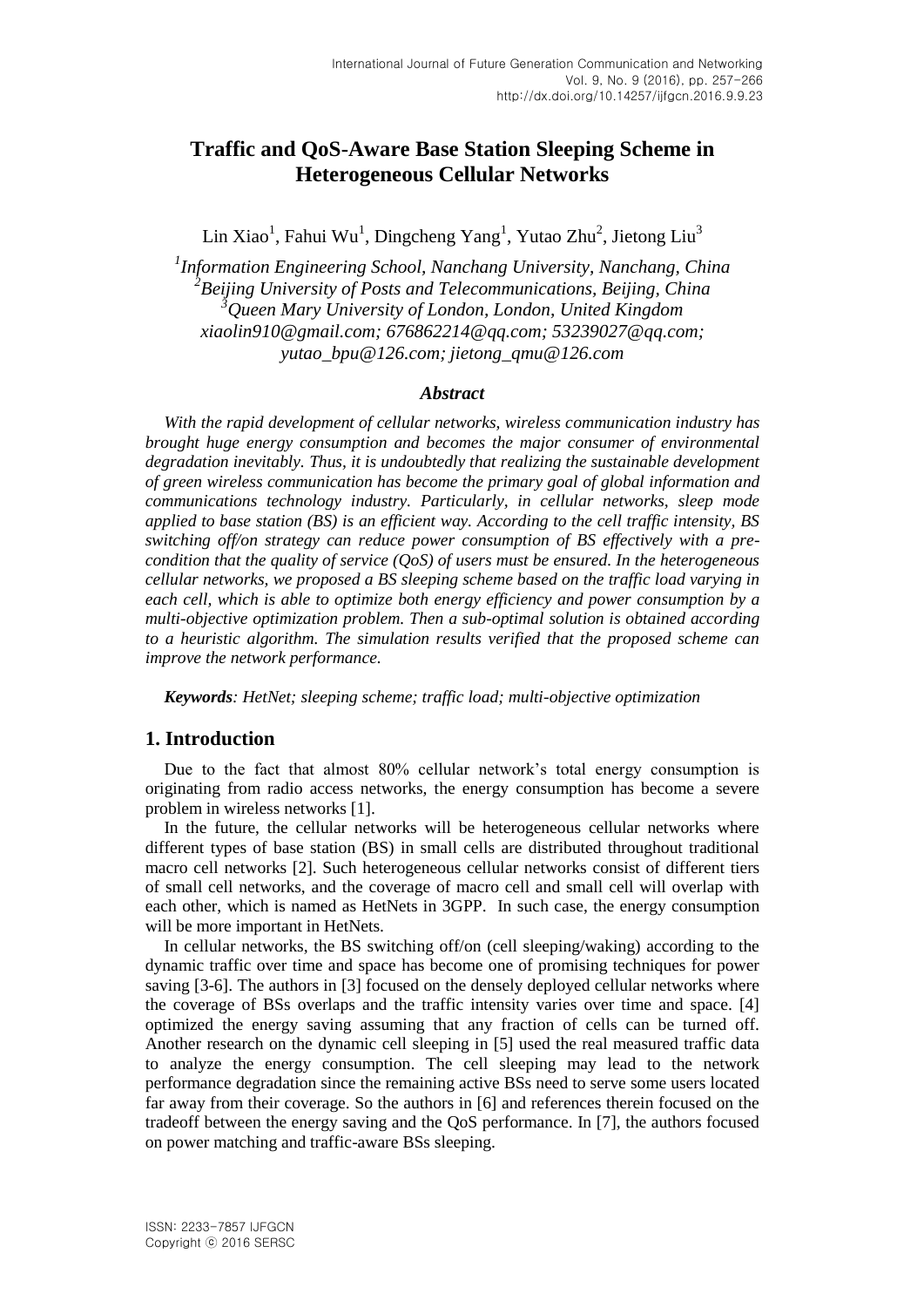Obviously, energy consumption optimization by cell sleeping scheme has been researched extensively, even in the HetNets [8-11]. [8] investigated solutions for reducing the number and size of active macro cells following traffic load conditions in both homogeneous and heterogeneous networks. [9] evaluated a distributed sleep strategy for cognitive small cell BSs and analyzed the trade-off between traffic offloading from the macro cell and the energy consumption of the small cells. The authors in [10] introduced two sleep algorithms to determine the time instant to enable micro or small BSs sleep mode. [11] proposed user association jointly consider the user performance and network power saving where the cell sleeping is used for energy efficiency maximization.

The works in the literature above mainly consider one optimization target, power consumption minimization or energy efficiency maximization. However, it is essential to optimize these two targets at the same time so that cellular network could not only be green but also be efficient [12].

In this paper, a BS sleeping scheme in heterogeneous cellular networks is proposed, in which, the BS will be switched to sleep mode with low traffic load and the minimum data rate of users is guaranteed. The proposed scheme can minimize power consumption and maximize energy efficiency by a multi-objective optimization. Then a heuristic algorithm is used to solve this optimization problem and obtain a sub-optimal results. The simulation results show that the proposed scheme can reduce the power consumption and improve the energy efficiency as well.

The rest of this paper is organized as follows: Section II is the system model and the proposed scheme is presented in Section III. Section IV focuses on the simulation results, and Section V shows the conclusion of this paper.

## **2. System Model**



**Figure 1. Example of a HetNet with a Mix of Macro, Femto and Pico BSs**

In this paper, we consider downlink HetNets consisting small cells (*e.g.*, femto and pico cells) and macro cells, where the former overlaid with the latter, as shown in Figure. 1. Assume that the system consists of cells, which contains one macro cell and small cells within the coverage of macro cell. The macro BS is deployed in the central of the macro cell. Users are included within the macro cell. Both small BSs and users are uniform distributed in the macro cell. The bandwidth of each cell is divided into subchannels and each sub-channel' bandwidth is W. These sub-channels are allocated to users according to their minimal requirement of data rate.

Since the user association is in a large time scale, the channel gain contains path loss and shadow fading, *i.e.*, large scale fading channel. The channel gain between user *k* and BS *i* is  $g_{k,i}$ .

In the macro BS  $i$ , the signal to interference plus noise ratio (SINR) of user  $k$  is: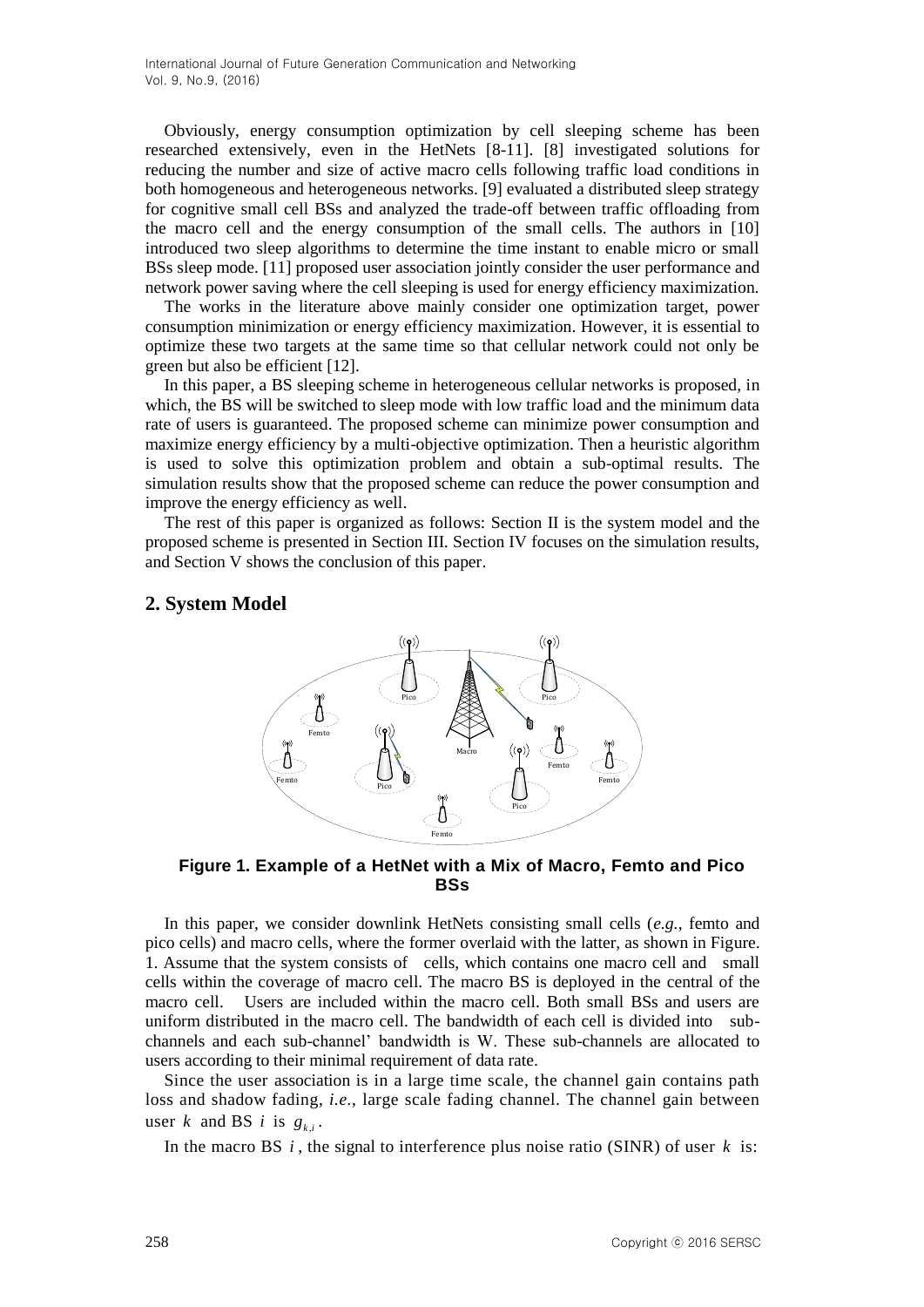$$
\gamma_{k,i} = \frac{pl_{k,i}P_i}{\sum_{j \neq i} pl_{k,j}P_j + \sigma^2}
$$
\n(1)

where  $pl_{k,i}$  denotes the channel fading (including path loss and shadowing) between BS *i* and user *k*.  $P_i$  means the transmit power of the macro BS or the small BS.  $\sigma^2$ is the noise power.

Similarly, in the small BS i, the SINR of user k is:

$$
\gamma_{k,i} = \frac{pl_{k,i}P_i}{\sum_{j \neq i} pl_{k,j}P_j + \sigma^2}
$$
\n(2)

The data rate of signal sub-channel can be described as:

$$
C_{k,i} = W \log_2 \left( 1 + \gamma_{k,i} \right) \tag{3}
$$

In order to ensure user's QoS which means satisfying the minimal data rate of each user, the number of required sub-channels  $Q_{k,i}$  can be formed as:

$$
Q_{k,i} = \left\lceil \frac{\breve{r}_k}{C_{k,i}} \right\rceil \tag{4}
$$

On the one hand, the number of sub-channels must be integer. On the other hand, it is necessary to guarantee the user performance. Thus,  $Q_{k,i}$  is taken as rounding up to an integer.

The traffic load for user  $k$  associated with BS  $i$  could be defined as the ratio of occupied channels and total channels:

$$
L_{k,i} = \frac{Q_{k,i}}{N} \tag{5}
$$

The traffic load of BS  $i$  is  $L_i$ . It is the total sum of each traffic load of users who access this BS. So the corresponding mathematical expression is:

$$
L_i = \sum_{k=1}^{K} \lambda_{k,i} L_{k,i} \tag{6}
$$

in which,  $\lambda_{k,i}$  is the indicator variable to represent whether user k associated with BS *i* or not, that is:

$$
\lambda_{k,i} = \begin{cases} 1, & \text{user } k \text{ associated with BS } i \\ 0, & \text{otherwise} \end{cases} \tag{7}
$$

The throughput of BS  $i$ ,  $R_i$  is defined as the sum of transmission rate of UEs associated with this BS:

$$
R_{i} = \sum_{k=1}^{K} \lambda_{k,i} r_{k,i} = \sum_{k=1}^{K} \lambda_{k,i} Q_{k,i} C_{k,i}
$$
(8)

and the throughput of the whole network is:

$$
R_{total} = \sum_{i=1}^{B} R_i
$$
 (9)

When BS is in sleep mode, only static circuit power will consume in BS. For BS *i*, power consumption is:

$$
P_{in}(i) = P_s(i), L_i = 0 \tag{10}
$$

where  $P_s(i)$  is static circuit power consumption of BS *i*.

When BS is in active mode, the power consumption is much more complicated. For BS *i*, power consumption is:

power consumption is:  
\n
$$
\Box \Box \Box P_{in}(i) = P_a(i) + \beta_i R_i + \alpha_i L_i P_{max}(i), 0 < L_i \le 1
$$
\n(11)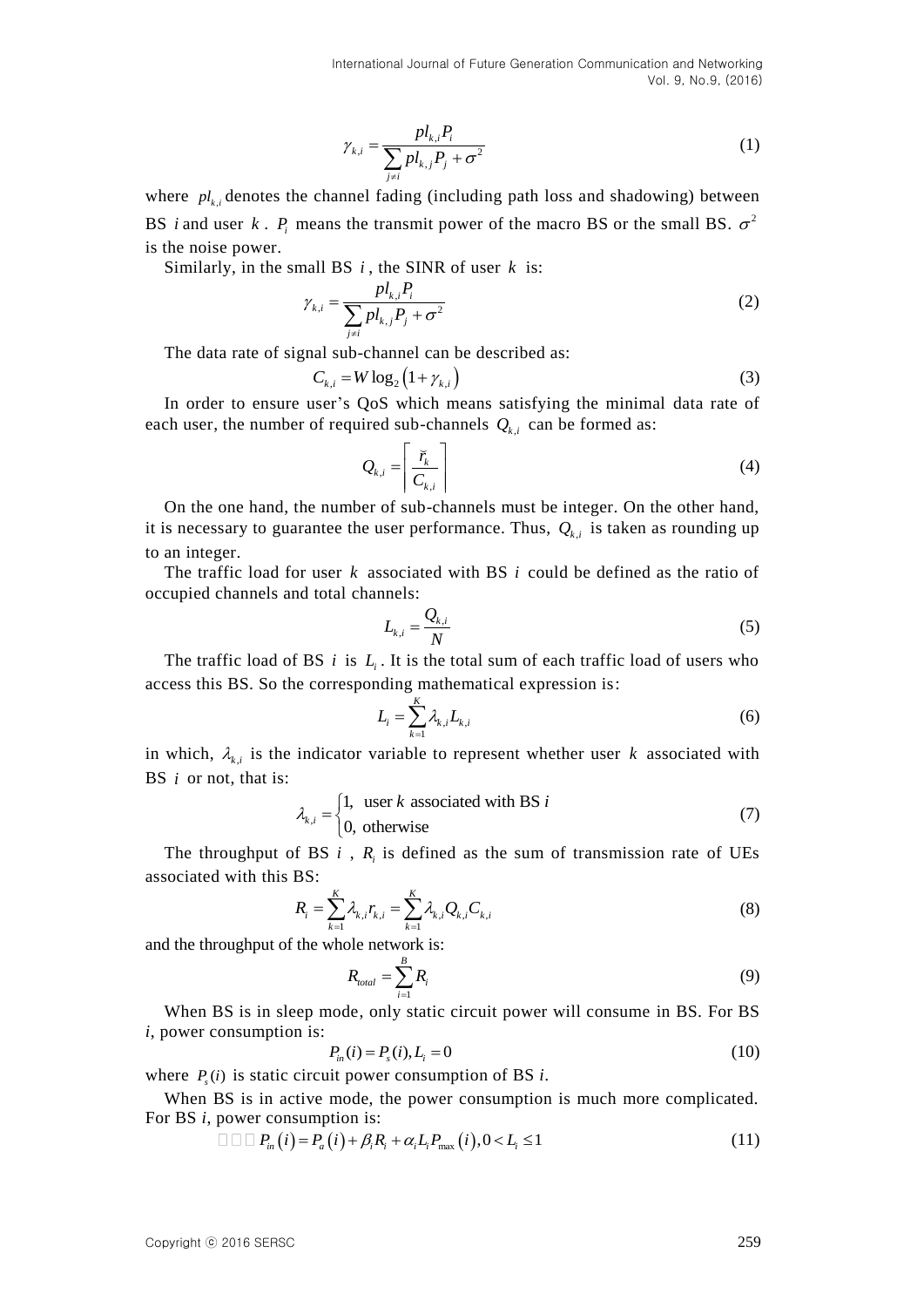The power consumption can be separated into three parts. First, BS *i* consumes static circuit power  $P_a(i)$  to be active. Second, dynamic power  $\beta_i R_i$ ,  $\beta_i$  is circuit power of one unit data rate of BS *i*. By multiplying the transmission rate of the BS, the total dynamic power consumption can be gotten. Third, power  $\alpha_i L_i P_{\text{max}}(i)$  from PA,  $\alpha_i$  is the PA efficiency of BS  $i$ , the maximal transmission rate is used when the traffic load is full, but in most cases, it is not rigorous to use  $P_{\text{max}}(i)$  directly. Hence,  $L_i$  is introduced to make it precise. Particularly,  $P_s(i)$ ,  $P_a(i)$ ,  $\beta_i$  and  $P_{max}(i)$ are different for the reason that macro BS and micro BS are different.

It can be seen that the total power consumption is:

$$
P_{total} = \sum_{i=1}^{B} P_{in}(i) \tag{12}
$$

According to the definition of energy efficiency in [12], the energy efficiency is equal to the ratio of system throughput and total power consumption:

$$
EE = \frac{R_{total}}{P_{total}}
$$
\n(13)

The multi-objective optimization problem (MOP) is modeled as:<br> $\begin{aligned} \left[ r_{k,i} \geq \bar{r}_k, \forall k \right] \end{aligned}$ 

$$
\begin{cases}\n\min_{\lambda_{k,i},r_{k,i}} P_{total} \\
\max_{\lambda_{k,i},r_{k,i}} EE\n\end{cases}\n\quad\n\text{s.t}\n\quad\n\begin{cases}\n\tau_{k,i} \geq \overline{r}_k, \forall k \\
\lambda_{k,i} \in \{0,1\} \\
\sum_{i=1}^{B} \lambda_{k,i} = 1 \\
0 < L_i \leq 1\n\end{cases}\n\tag{14}
$$

Actually, for the second object, it can be regarded as enlarging the whole network transmission rate and reducing the power. Therefore, the optimization targets equivalent to:

$$
\begin{cases}\n\min_{\lambda_{k,i},r_{k,i}} P_{total} & \quad \text{if } \lambda_{k,i} \in \{0,1\} \\
\max_{\lambda_{k,i},r_{k,i}} R_{total} & \quad \text{if } \sum_{i=1}^{B} \lambda_{k,i} = 1 \\
0 < L_i \le 1\n\end{cases} \tag{15}
$$

From [13], the MOP could be solved as single objective optimization problem when  $R_{total}$  is given. Apply the lemma 1 in [13] which states that for a given  $R_{total}^*$ , if  $P^*_{total}$  is an optimal solution for optimizing power consumption, then  $(R^*_{total}, P^*_{total})$  is a Pareto solution to MOP, and corresponding solution is a suboptimal solution to MOP. The detail proof is shown in [13]. For convenience and satisfying the requirement of QoS simultaneously,  $r_{k,i}$  is set equivalent to  $\tilde{r}_k$ . By this way, a fixed  $R_{total}$  is given, and the design target is only to minimize  $P_{total}$ :

$$
\min_{\lambda_{k,i}} P_{total}
$$
\n
$$
F_{k,i} = \tilde{r}_k, \forall k
$$
\n
$$
s.t
$$
\n
$$
\begin{cases}\n r_{k,i} = \tilde{r}_k, \forall k \\
 \lambda_{k,i} \in \{0,1\} \\
 \sum_{i=1}^{B} \lambda_{k,i} = 1 \\
 0 < L_i \le 1\n\end{cases}
$$
\n(16)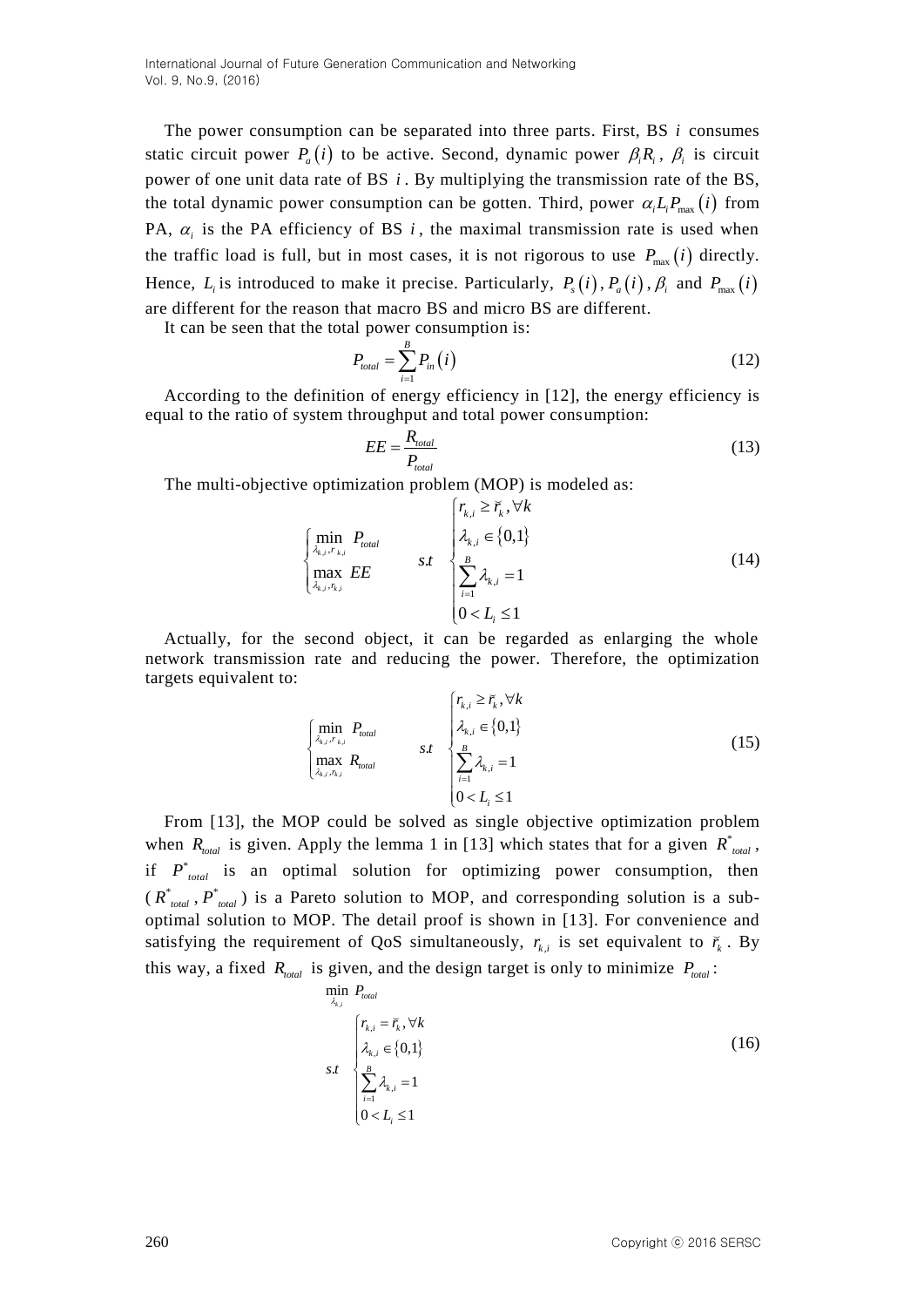# **3. Sub-optimal Solution**

From previous equation (11), as a result of active static circuit power  $P_a(i)$ , dynamic circuit power efficiency  $\beta$ , power amplifier efficiency  $\alpha$ , and maximal transmit power  $P_{\text{max}}(i)$  are fixed for a specified BS. Then we know that power consumption is only relating to traffic load since transmission rate is fixed as lowest user requirement. For convenience, minimal transmission rate requirement for all the users is assumed to be same, and then throughput of each BS and the whole network is known. Thus, once distribution of users and BSs are determined, the problem can be solved.

First, calculate SNR, a  $K \times B$  matrix. Then substituting formulation, traffic load is also a  $K \times B$  matrix. By summing all values of each column, the traffic load of each BS can be obtained. At this moment, BS that takes smallest traffic load will save most power consumption. In terms of this BS, pick out the user who brings least traffic load, which implies best SINR, to try to access corresponding BS. In this way, not only can users get best QoS but also BSs will consume lowest power. Once this user gets the service, next one with lowermost in the rest user set is able to repeat the process.

When a user considers accessing to a BS, it is necessary to make a judgment whether this BS will overload if this user join in. Because we have calculated potential traffic load user may bring to this BS, it is convenient and efficient to estimate whether the sum of existing traffic load and acquiring load will exceed BS's ability. This condition can be written as  $load(b) + load(k, b) \le 1$ . If the appointed BS will overload, user will give up and choose other BSs to access. In the remaining BSs, same method can be used.

The details of the proposed scheme according to the above heuristic idea is given as follows:

Step 1: Initialize system parameters. BSs set is defined as  $C = \{1, 2, \dots, B\}$  and users set is  $U = \{1, 2 \cdots, K\}$ ;

Step 2: Calculate traffic load  $load(k, b)$  for every user that needs to access with the given transmission rate;

Step 3: Calculate the sum of each BS's traffic load,  $load(b) = sumload(:, b))$ ,  $\forall k \in U, \forall b \in C;$ 

Step 4: Choose BS that has smallest traffic load  $\hat{b} = \text{argmin} load(b)$ ;  $b \in C$ 

Step 5: Sort users in set U by  $load(k, \hat{b})$  in ascending order, and let user access BS  $\hat{b}$  in accord with this order until the BS is full;

ΙE

Step 6: Delete BS  $\hat{b}$  and users who have accessed from set C and *U* respectively;

Step 7: Repeat Step 3 until set C or U is empty.

The above process in the scheme considers a static user distribution in the networks. However, it may have new users access into the networks or some users leave the networks. So if there some new users arrive, it is possible to keep the accessed users unchanged and these new users are able to access to BSs. Then the remaining BSs have no traffic load and they can be put into sleep mode, which only consume small static circuit power.

If active BSs are not enough to satisfy all new users, some BSs in sleep mode ought to be aroused to provide service. In terms of the rule how to waking up BS, the details are given as follows.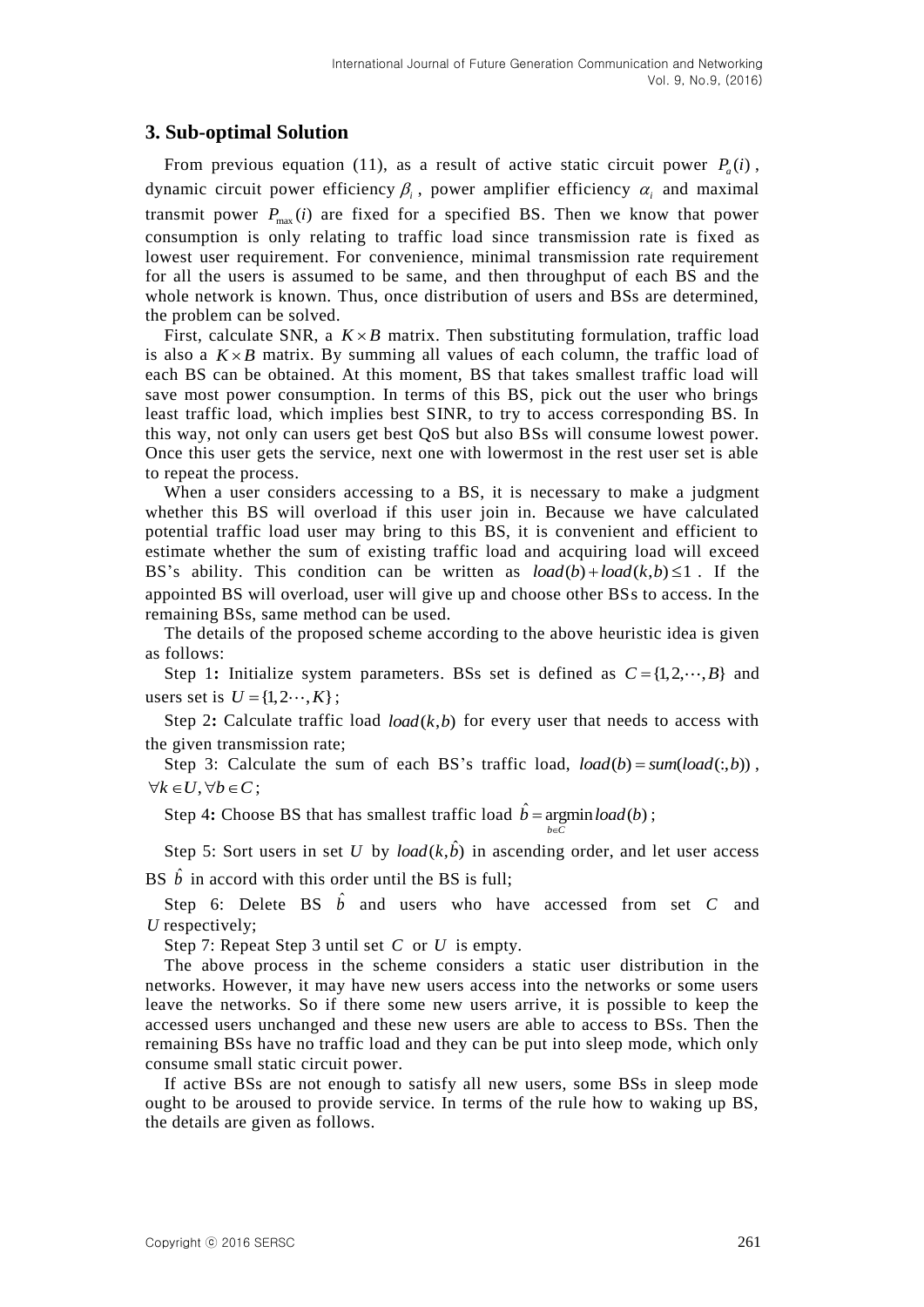Step 1: Obtain new system parameters. New users set is  $E = \{1, 2, \dots, K\}$ , active BSs set is  $A = \{1, 2, \dots, M\}$ , the sleep BSs set is  $S = \{1, 2, \dots, N\}$  and  $M + N = B$ ;

Step 2: Calculate traffic load  $load0(k, b)$  for every user that needs to access with the given transmission rate;

Step 3: Obtain the sum of each active BS's traffic load at last moment, Step 3: Obtain the sum of each a *load* (*b*) = *sum*(*load*(*c*,*b*)),  $\forall k \in E, \forall b \in A$ ;

Step 4: Choose active BS that has smallest traffic load  $\hat{b} = \text{argmin} \text{load}(b)$ ;  $b \in A$ ÞΕ

Step 5: Sort users in set E by  $load0(k, \hat{b})$  in ascending order, and let user access BS  $\hat{b}$  in accord with this order until the BS is full;

Step 6: Delete BS  $\hat{b}$  and users who have accessed from set *A* and *E* respectively;

Step 7: Repeat Step 3 until set  $E$  or  $A$  is empty. If  $E$  is empty, end; otherwise, go to Step 8;

Step 8: Calculate the sum of each sleep BS's traffic load,  $load(b) = sumload(:,b))$ ;

Step 9: Choose sleep BS that has smallest traffic load  $\hat{b} = \text{argmin} load(b)$ ,  $b \in \overline{S}$ 

 $\forall k \in E, \forall b \in S;$ 

Step 10: Sort users in set E by  $load0(k, \hat{b})$  in ascending order, and let user access BS  $\hat{b}$  in accord with this order until the BS is full;

Step 11: Delete BS  $\hat{b}$  and users who have accessed from set S and E respectively;

Step 12: Repeat Step 8 until set E or S is empty.

## **4. Simulation Results and Analysis**

To verify the proposed sleeping scheme, the simulation results are given. We consider a HetNet with one macro cell and multiple micro cells (can be seen as a kind of small cells). The simulation parameters are presented in Table 1.

| <b>Parameter</b>                                | Value                 |
|-------------------------------------------------|-----------------------|
| The number of BSs                               | 10                    |
| Coverage of macro BS                            | $0.5$ km <sup>2</sup> |
| The number of subchannel for each BS            | 25                    |
| The bandwidth of single sub-channel             | 200 kHz               |
| Static circuit power of macro BS in sleep mode  | 558 W                 |
| Static circuit power of micro BS in sleep mode  | 78 W                  |
| Maximal transmit power of macro BS              | 40 W                  |
| Maximal transmit power of micro BS              | 6.3 W                 |
| Static circuit power of macro BS in active Mode | 712 W                 |
| Static circuit power of micro BS in active mode | 106 W                 |
| Power amplifier efficiency of macro BS          | 14.5                  |
| Power amplifier efficiency of micro BS          | 6.35                  |
| Dynamic circuit power efficiency                | 2W/Mbps               |

**Table 1. Simulation Parameters**

 $\epsilon$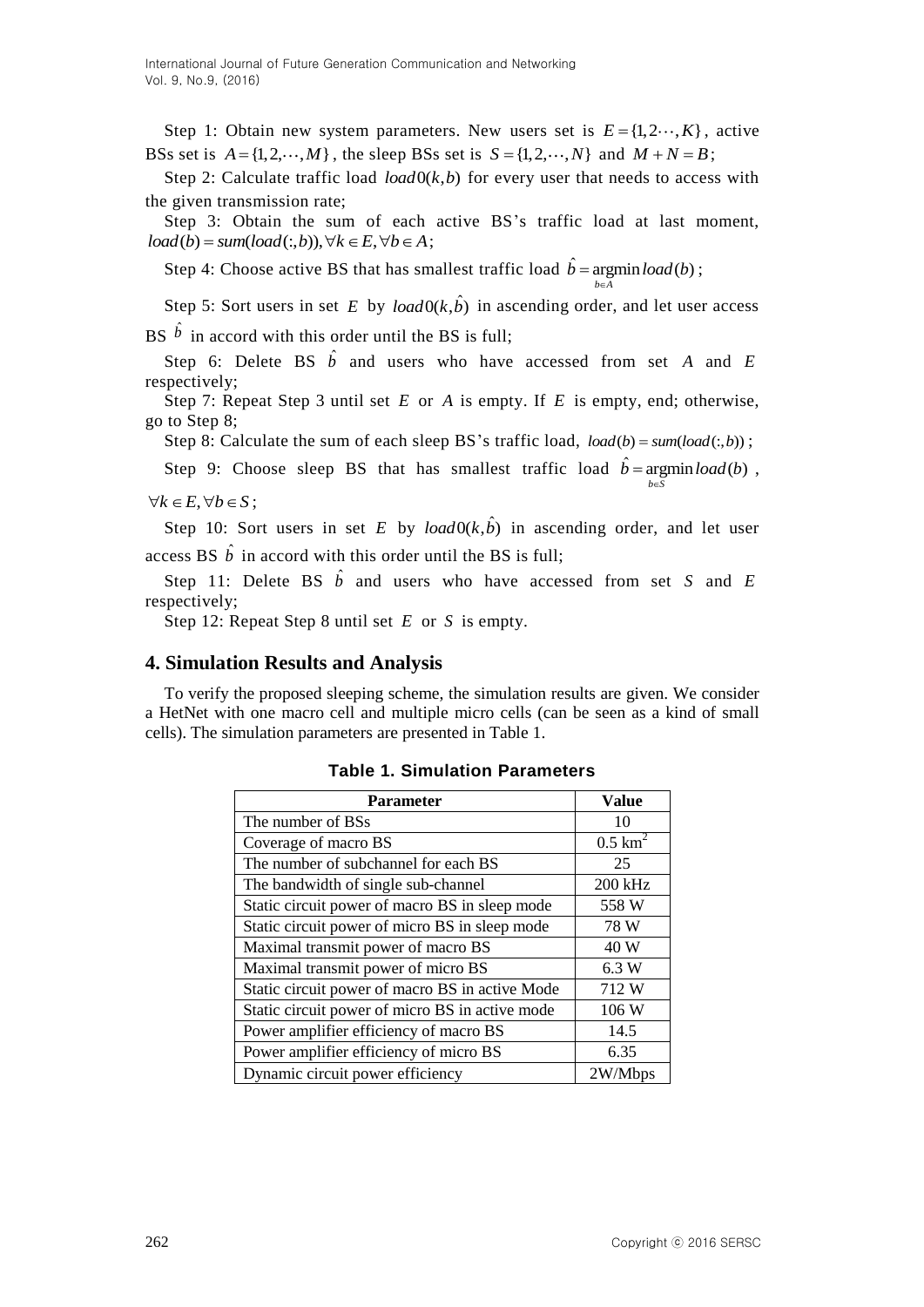

**Figure 2. Micro BS and User Distribution within a Macro Cell**



**Figure 3. Data Rate of Users' Comparison varying with User Numbers**

The BS and user distribution is shown in Figure 2. Within a macro cell's coverage, these blue circles stand for micro BSs and red triangles stand for users. We assume not only micro BSs but also users distribute uniformly and randomly.

Figure. 3 shows the results of data rate of users' comparison varying with user numbers. Red line represents the proposed scheme, green line represents BSs all-on strategy and black line represents Micro BSs all-off method.

The total transmission data rate of the whole network of Micro BSs all-off is the lowest. Because the capacity limitation of single macro BS. When users are too many, macro BS has no free sub-carriers for them. Therefore, macro BS has to abandon remaining users. As for BSs all-on, since the access priority is according to every user's best SNR performance. This seems to be beneficial for user but not for the whole network. In terms of sleeping scheme, the first indicator is best SNR in global range. So less resource will be accounted. At initial with little users, BSs all-on and sleeping scheme seems to be the same, but in later part, sleeping scheme increased more than former while both of them will become steady gradually.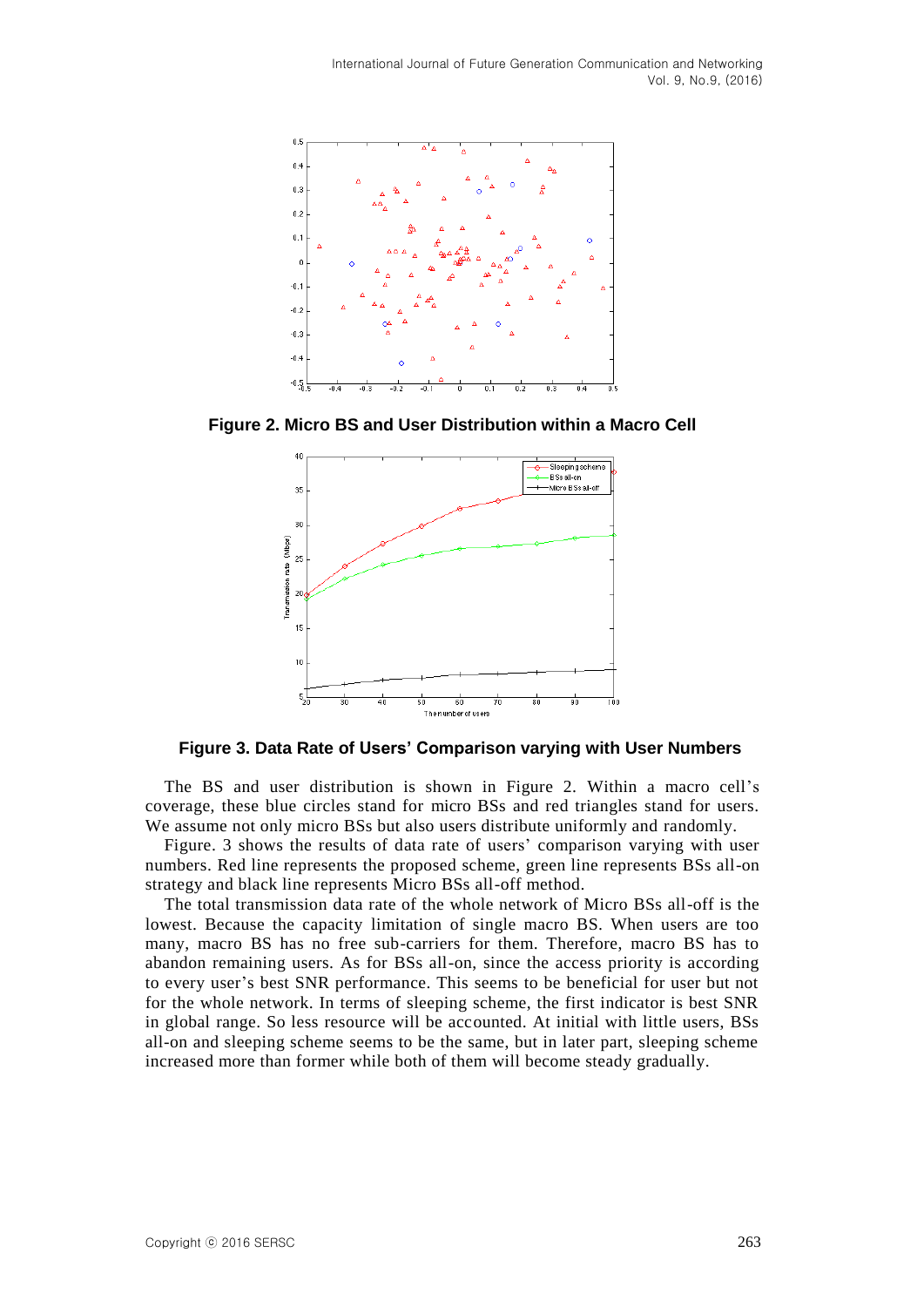

**Figure 4. Power Consumption Comparison varying with User Numbers**

Then the power consumption is presented in Figure 4. It is evident that power consumption of all these three schemes shows a growth trend with the rise of users. Only macro BS consumes power in micro BSs all-off, its value is minimal. More importantly, when users' requirements are out of its ability, macro BS is full then its power consumption is going to be a constant. As a fact that all BSs stay in active mode will expend more power to maintain normal operation, there is no deny that it depletes the most power. In the proposed sleeping scheme, sleep mode will save much unnecessary energy waste as well as ensuring the QoS of users.

Figure. 5 indicates the energy efficiency of the networks. Obviously, under the same transmission rate requirement, the proposed sleeping 9scheme has a better energy efficiency performance than other two. With the increasing of the number of users, turning off all micro BSs are going to ascend slowly. This is purely because there is only macro BS keeping on working and its capacity is confined, which leads to only a part of users are able to get service from it. In terms of BSs all-on, as a result of power consumption of it is the highest one, which will decrease the energy efficiency.



**Figure 5. Energy Efficiency comparison varying with User Numbers**